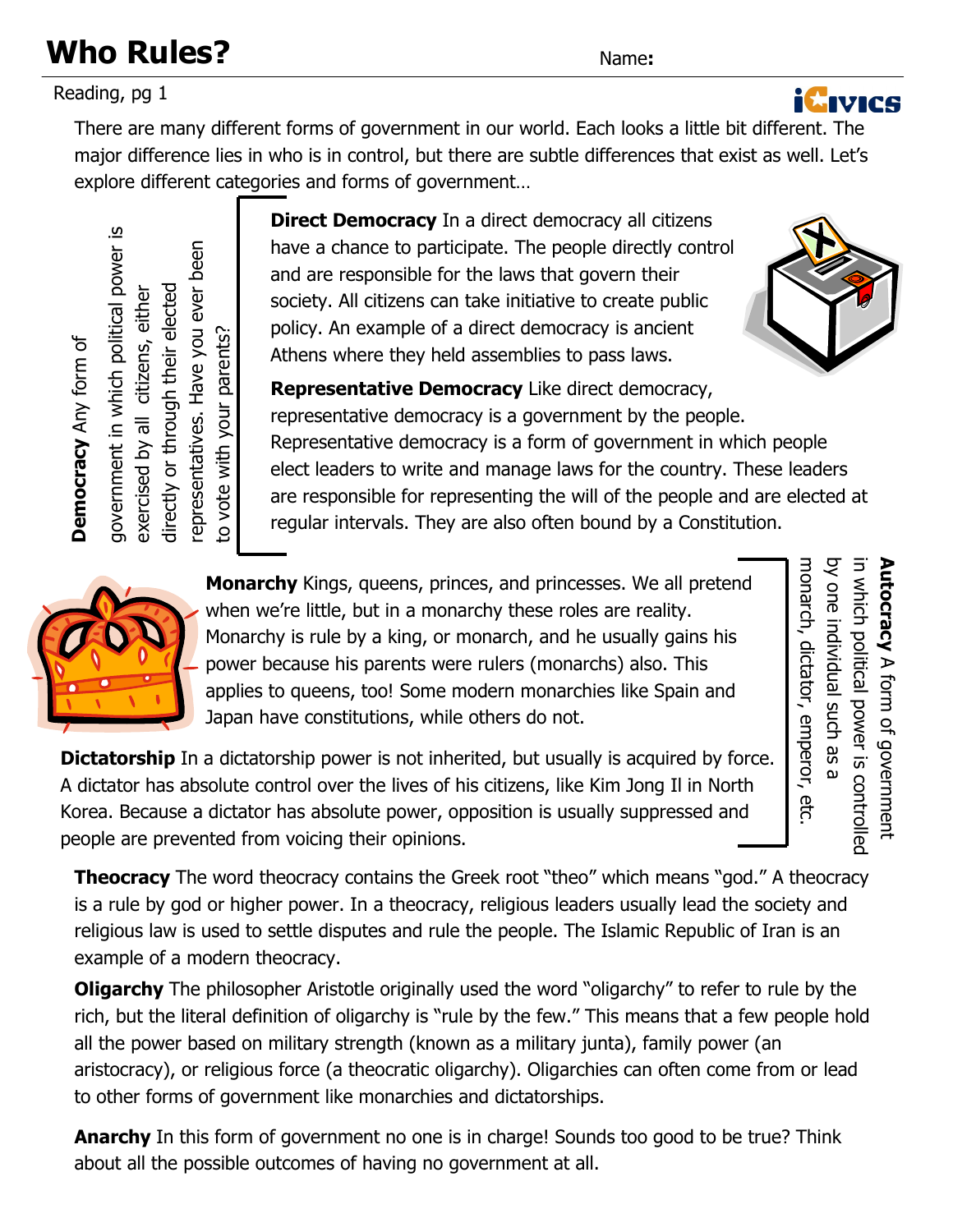Worksheet, pg 1

Enter the different forms of government in the left hand column. Then complete the following chart by placing a plus (+) under features that each form of government exhibits. Place a minus (-) under each feature not exhibited by each form of government. Use a question mark (?) if you're not sure.

# The Rules of Ruling Forms of Government Autocracy Democracy Forms of Government Features Rule by few Rule by one Rule by representatives Rule by none Controlled by citizens Ruled by god or higher power Power usually inherited Holds elections for leaders **Constitutional** government People have a say



**Who Rules?** Name: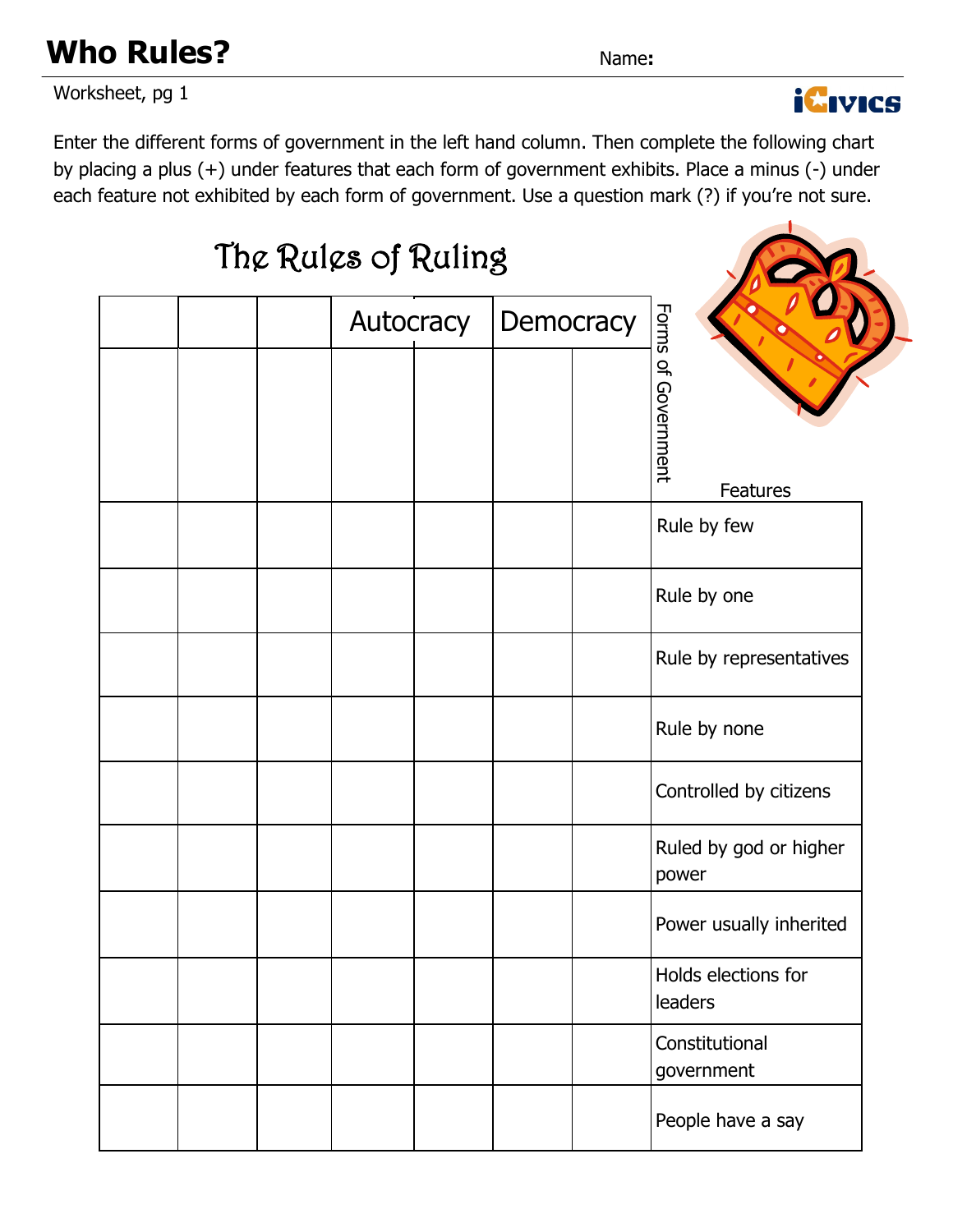### **Who Rules?**

Worksheet, pg 2



**Compare and contrast.** Use the information you gathered on your chart on page 1 to complete the following graphic organizer with your analysis. Write your own for #6.



**Characteristics.** For each form of government and its set of characteristics,

- 1. Direct democracy: rule by the people / lead by a monarch / regular voting
- 2. Anarchy: rule by the people / rule by no one / no laws
- 3. Monarchy: rule by one / power inherited from family / regular elections
- 4. Oligarchy: rule by few / military, religious, or family power / power always acquired by force
- 5. Autocracy: monarch or dictator / power always inherited from family / never a Constitution